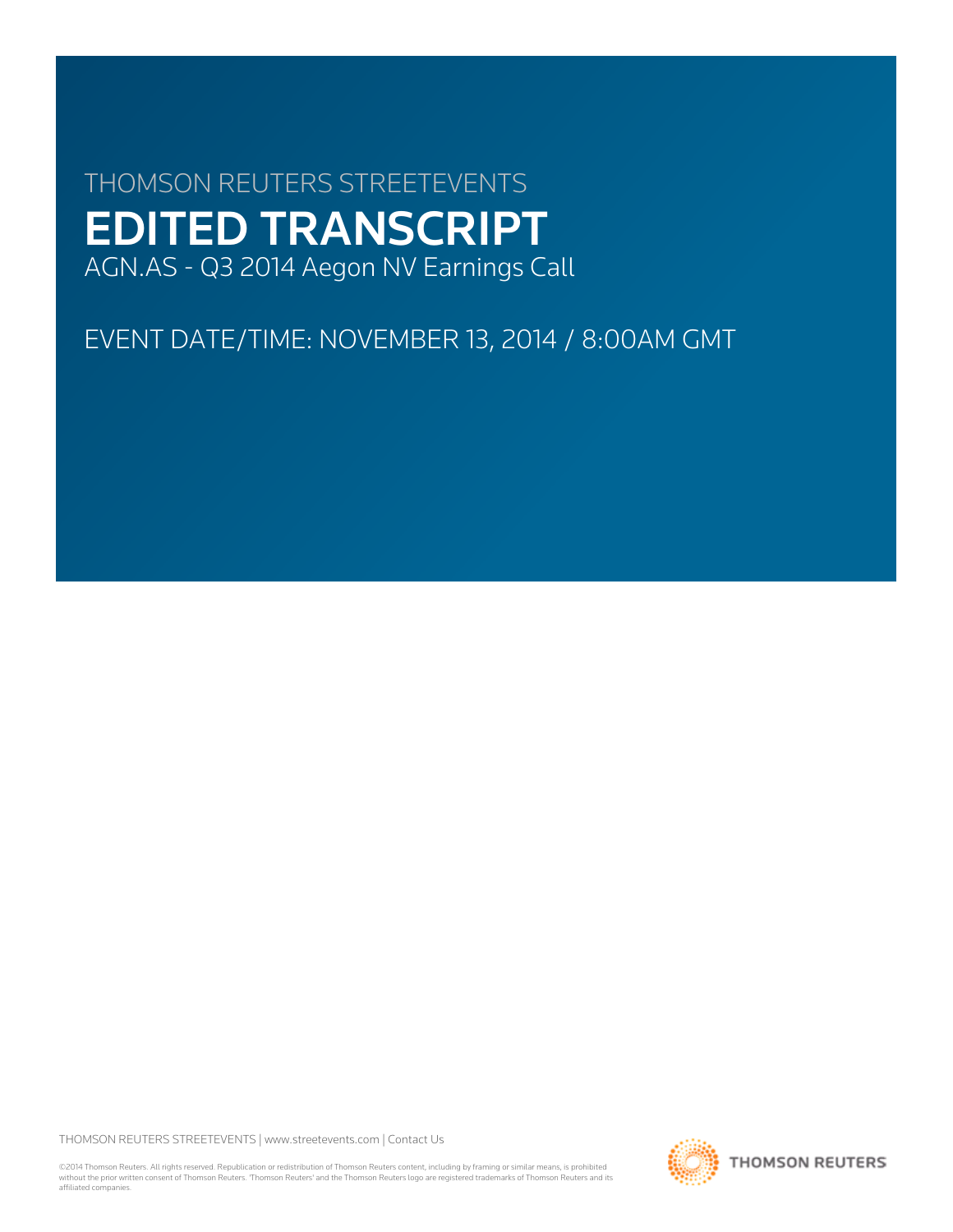#### **CORPORATE PARTICIPANTS**

**[Willem van den Berg](#page-1-0)** Aegon NV - Head of IR **[Alex Wynaendts](#page-1-1)** Aegon NV - Chairman and CEO **[Darryl Button](#page-3-0)** Aegon NV - CFO

### **CONFERENCE CALL PARTICIPANTS**

**[David Andrich](#page-3-1)** Morgan Stanley - Analyst **[Ashik Musaddi](#page-4-0)** JPMorgan - Analyst **[William Elderkin](#page-6-0)** Goldman Sachs - Analyst **[Albert Ploegh](#page-6-1)** ING - Analyst **[Nick Holmes](#page-8-0)** Societe Generale - Analyst **[Farooq Hanif](#page-9-0)** Citigroup - Analyst **[Gordon Aitken](#page-11-0)** RBC - Analyst **[Francois Boissin](#page-12-0)** Exane BNP Paribas - Analyst **[Jan Willem Knoll](#page-14-0)** ABN AMRO - Analyst **[Steven Haywood](#page-15-0)** HSBC - Analyst **[Archie van Riemsdijk](#page-16-0)** Dow Jones - Media **[Maud van Gaal](#page-17-0)** Bloomberg - Media

#### **PRESENTATION**

#### **Operator**

<span id="page-1-0"></span>Good day and welcome to the Aegon Q3 results conference call. Today's conference is being recorded. At this time I would like to turn the conference over to Willem van den Berg. Please go ahead sir.

#### **Willem van den Berg** - Aegon NV - Head of IR

<span id="page-1-1"></span>Thank you operator. Good morning and thank you for joining us for this conference call on Aegon's third-quarter 2014 results. As always, we will keep today's presentation short, leaving plenty of time to address your questions. We would appreciate it if you take a moment to review our disclaimer on forward-looking statements, which is at the back of this presentation. Our CEO, Alex Wynaendts, will provide an overview of this quarter's performance and will then be joined by our CFO, Darryl Button, to answer your questions. I'll now hand it over to Alex.

#### **Alex Wynaendts** - Aegon NV - Chairman and CEO

Good morning everyone. Let me begin by saying that this was clearly a quarter of mixed results. Earnings this quarter have been impacted significantly by the changes we have made to our assumptions and the enhancements to our models, something I will address in more detail very shortly.

Excluding these one-time items, underlying earnings were EUR512m, which is in line with what we would normally expect. And at the same time we are pleased with the strong profitable sales performance over the quarter and the continued execution of our strategy, including the recently announced sale of our business in Canada. Cash flows were robust, taking into account a higher new business strain related to the exceptionally

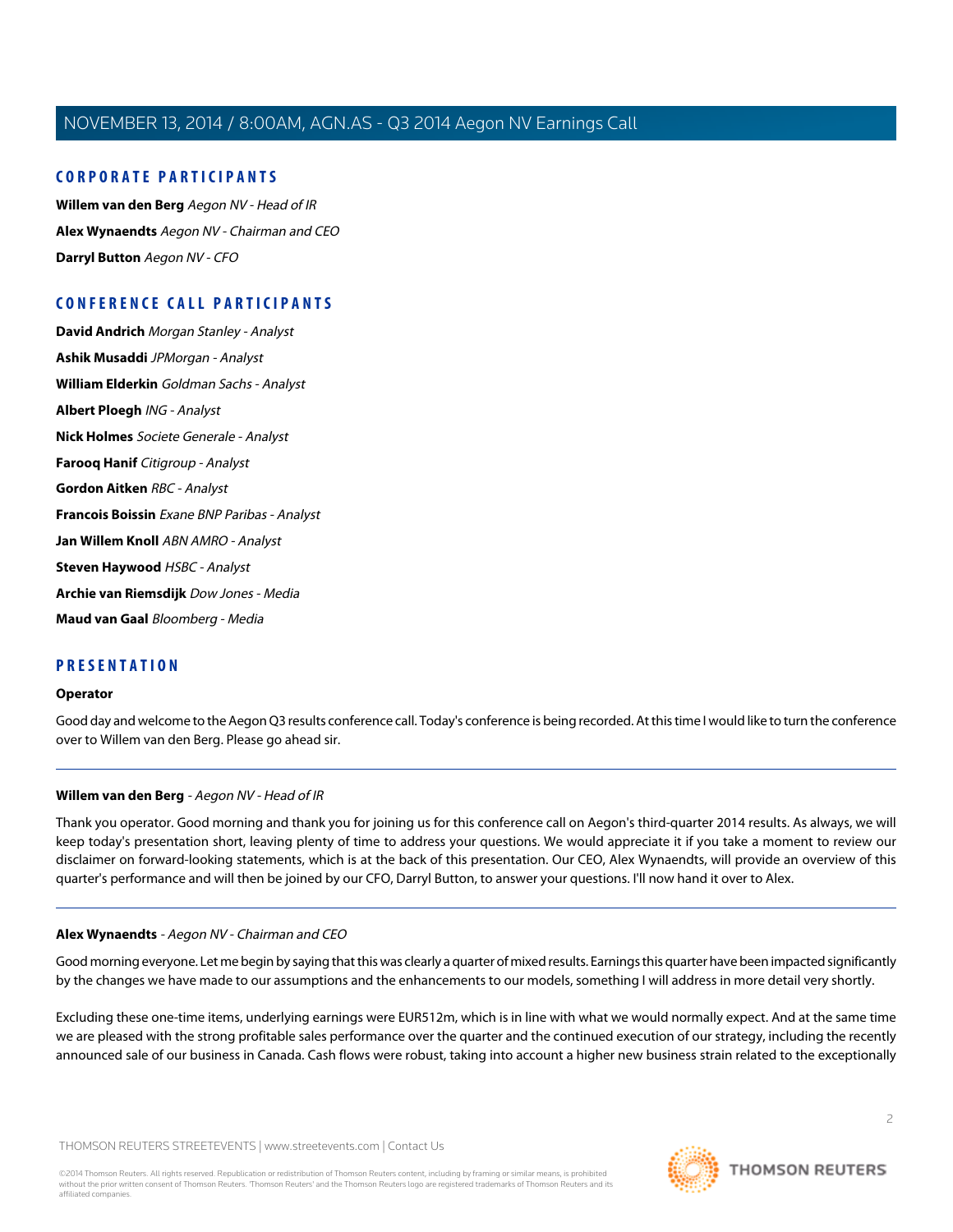large pension contract win in the Netherlands. There was also a one-time impact on a capital position in the Netherlands following a valuation methodology change for a Dutch mortgage portfolio. I will also return to this in a moment.

Let's turn to slide 3, where we have provided you with a comprehensive overview of the outcome of our assumption review and model updates. I am clearly disappointed by the outcome of our annual assumption review, but on that note let me say that this is a core part of what we do. We make assumptions. We validate it through our experience and adjust them when necessary. And that is exactly what we have done this quarter.

As we flagged earlier, we have updated our mortality assumptions and strengthened reserves in the US. This was the result of emerging experience supplemented by industry studies and relates mostly to the older age segment, ages of 85 and above. And this is a group for which history has limited experience. On the contrary, our assumptions related to policy behavior for variable annuity book have been too conservative and these were also updated to better reflect actual experience. The combined impact of assumption changes on underlying earnings was EUR138m, as you can see in the table.

Also included this quarter is the result of several model enhancements. Over the past year we have intensified our efforts to review and enhance our models. We've made many different products and therefore models so this is a very significant undertaking. More than 60 high-priority models have now been validated and, where necessary, adjusted. The impact here was EUR82m on underlying earnings and EUR151m on income before tax. We have also improved our processes and governance related to the ongoing maintenance of our models.

In addition to the one-time impacts shown in the table, the assumption changes and model updates will have a recurring negative impact on underlying earnings before tax in our US life and protection business of approximately EUR20m per quarter. This is significant, but I can assure you that we will be looking at all options available to mitigate the impact as much as possible.

Let me now turn to capital on slide 4. We have adjusted the level 3 fair valuation methodology for our mortgage portfolio in the Netherlands to use more market-observable data. As a result, our IGD ratio in the Netherlands stands at 220% and the Group IGD ratio now stands at 202%. This is a valuation methodology change only and does not change our view of this asset class or of our Dutch mortgage business. Therefore we expect the immediate capital impact to be recovered through cash flows over the lifetime of the mortgage portfolio.

The UK pillar 1 ratio was stable and remains at the target level. Here though I would like to point out that uncertainties will remain until the recently announced DWP regulatory changes are fully implemented in the coming years.

And finally, in the US our capital position is healthy at \$1.1b over the S&P AA level.

Total sales were up 38% this quarter, which is a reflection of the continued strength of our franchise across our markets. Slide 5 shows the strong growth of our life and accident and health sales. Life sales were higher across all markets, and the highlights this quarter was securing the largest ever pension buyout deal in the Netherlands. In the US we continued to see higher demand for our universal life products, in particular in next universal life. Growth in accident and health sales has been driven by the addition of new distribution partners, successful walk-side marketing and additional amount for our products created by the introduction of the Affordable Care Act in the US.

Now turning to slide 6, strong momentum in deposits growth continued this quarter, with record gross deposits of over EUR15b.

Aegon asset management had a very strong quarter, with new mandate wins in each of its markets. Third party inflows more than tripled to EUR7b, driven in part by growing demand for Dutch mortgage funds, which has now assets of over EUR2b.

US variable annuities had record deposits, both on a gross and a net basis. Deposits remain strong in our US pensions business despite fewer takeovers as we continue to see higher recurring deposits.

Other parts of our business are also contributing to deposit growth. Assets on our UK platform increased 20% to GBP2.4b and the platform continues to be one of the fastest growing in the market.

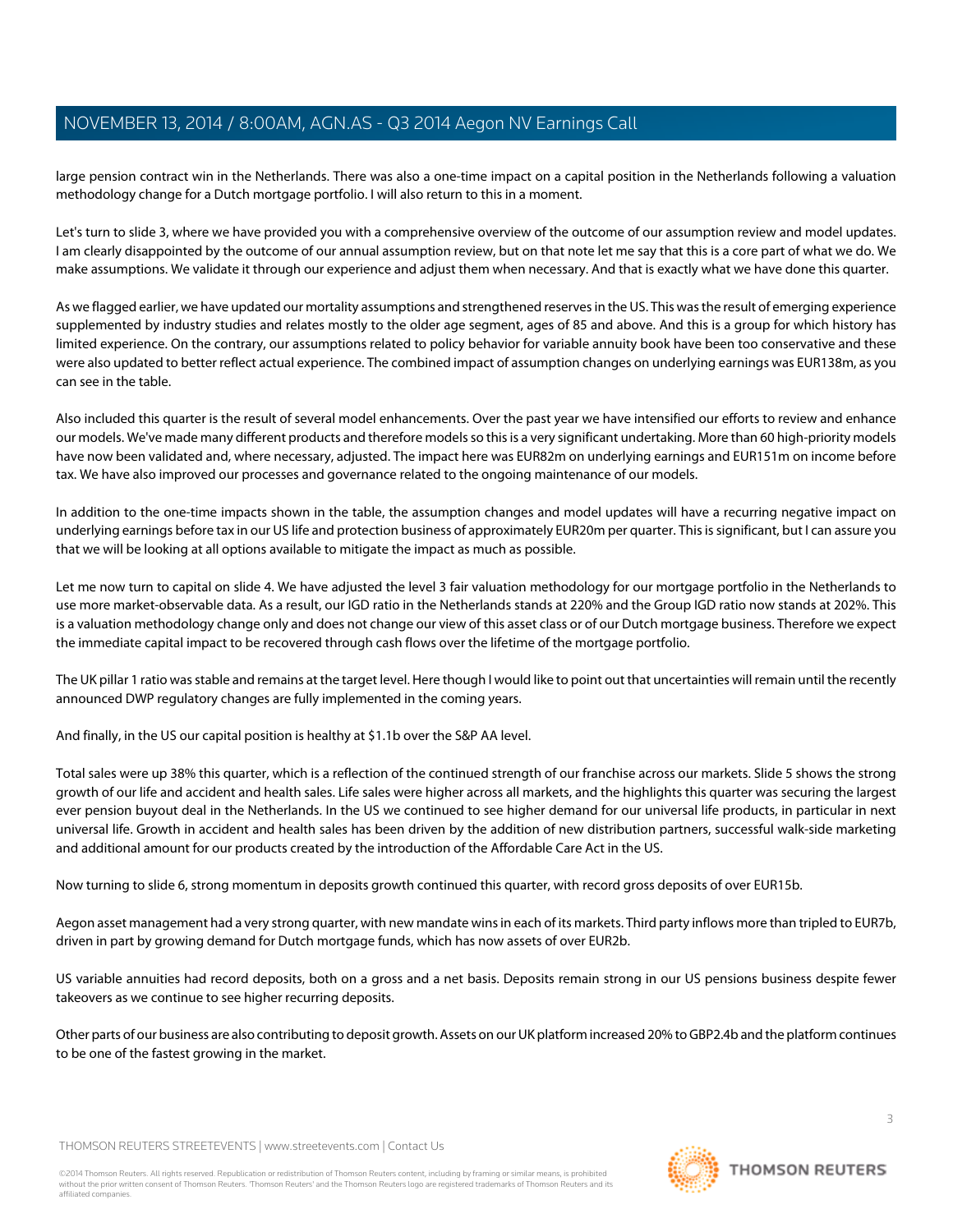In the Netherlands our online bank, Knab, is also growing. This is a great example of how we are using technology to get closer to our customers and provide the products and services they look for. It took some time to generate momentum. However, since we have repositioned the business earlier this year, the number of customers has more than doubled, with assets now stand at over EUR800m.

So, in summary, while I'm not pleased with the negative impacts on this quarter's earnings, I'm proud of the many ways in which we are successfully executing on our strategy. Sales are higher across almost every part of our business, underlining the successful expansion of our franchise. We announced the sale of our business in Canada and we continue to work hard towards repositioning our Company successfully in the digital world. And therefore I am confident that Aegon is well positioned to not only manage future challenges but also to take advantage of the many opportunities we see across our businesses.

Darryl and I are now happy to take your questions and I'm sure you will have a few. Thank you.

#### **QUESTIONS AND ANSWERS**

#### **Operator**

<span id="page-3-1"></span>(Operator Instructions). David Andrich, Morgan Stanley.

#### **David Andrich** - Morgan Stanley - Analyst

Hi. Good morning. Thank you for taking my questions. My first question is just around the model assumption changes. And I was just wondering, going forward now, what kind of structure controls have you put in place and how much more consistent are the assumptions across your different business units?

<span id="page-3-0"></span>And then second of all, I was just wondering, in terms of the UK business, you state that the cash flow generation is challenged due to ongoing regulatory changes. I was just wondering, has something changed since Q2 or is this more just along the lines of the continued transition of the business in the UK? Thank you.

#### **Darryl Button** - Aegon NV - CFO

Hi David. It's Darryl. I'm going to take your first question just on the model updates and assumption changes. First of all, on the assumption changes, the biggest change we did have is the one we flagged back in the second quarter on the mortality. This is really an area where our industry data has been limited in this ultra-older-age category. Our own data as well. But we've seen enough combination of our data and industry data that suggested that we need to make this change, and so we've done that. I don't think that we're going to be needing to change the mortality assumptions again any time soon, so I think we've dealt with that.

Not all the assumption changes were negative. We had a significant positive on the variable annuity on the lapsation as well, so that's part of our annual update.

On the model updates, I would say that we have had an intensified effort over the last year to really go through and scrub all of our high-priority models, and Alex mentioned that earlier. So I certainly hope that this lends itself to fewer adjustments going forward. As part of that process I can also say that we've also strengthened our own internal governance for ongoing review and maintenance of these models going forward, so I hope that also contributes to a much lower likelihood of these assumption updates in the future.

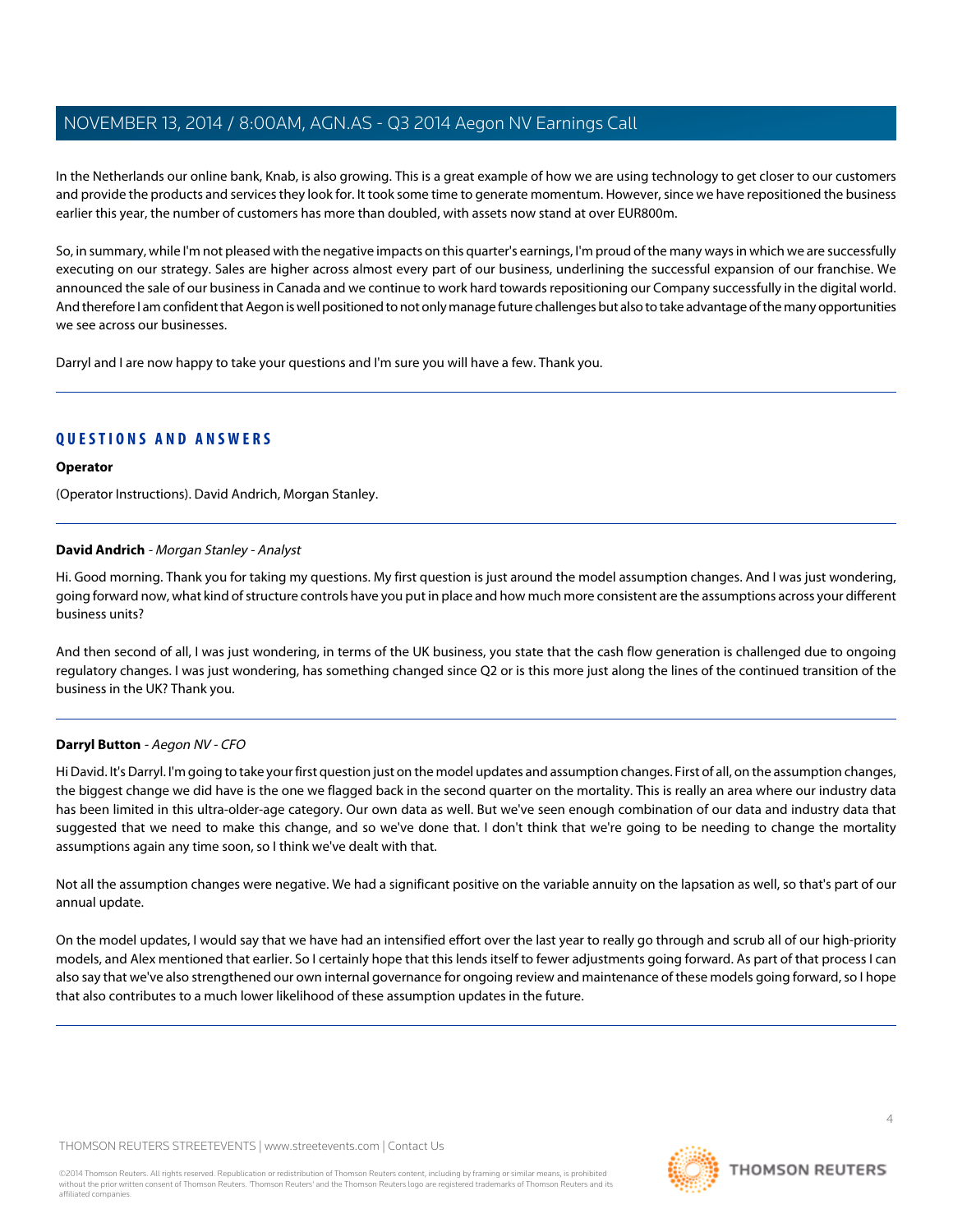#### **Alex Wynaendts** - Aegon NV - Chairman and CEO

David, on the UK, this is a continuation of the transition which we are in. It's a transition, as you know, from a business model. But it's also the changes -- the regulatory changes which are affecting our business and which still have to be implemented. I can just name a few of them.

The implementation of DWP. As you know, it's not only a price gap which has been included, but probably more importantly in fact could be the elimination of the difference between what we charge active members, members that contribute to the pension plan and members that don't. So all of that has to be worked out. That also requires we engage with each of our customers individually because these are large customers for which we have a contract with their participants. You're well aware of the annuity changes. There's been recently another change in taxes for individuals.

So all these changes all create uncertainty. And I just wanted to make sure we understand that we are working hard towards repositioning our business, that we are executing on what we committed to execute on. But we are in an environment that has a lot of changes, which also means that it requires a lot of attention of our people to address those changes and implement all those regulatory changes, of which some are still not even clear how they need to be implemented. So it's a continuation of this transition phase.

#### **David Andrich** - Morgan Stanley - Analyst

Okay. So no change in terms of the expected cash flow from the UK business going forward then?

#### **Alex Wynaendts** - Aegon NV - Chairman and CEO

Well, we have given you a range which we see as a target for the UK. I've been very clear that we are looking at the lower end of the range. And I believe that these changes will make it probably even more challenging than it was before these regulatory changes were in place to achieve that target.

#### **David Andrich** - Morgan Stanley - Analyst

Okay. Thank you very much.

#### <span id="page-4-0"></span>**Operator**

Ashik Musaddi, JPMorgan.

#### **Ashik Musaddi** - JPMorgan - Analyst

Yes, hi. Good morning everyone. Three questions. First of all, can you give a bit more color on what this EUR20m per quarter is and how do you arrive at this number?

Secondly, it looks like all this assumption changes and model updates has no impact on your cash flows, i.e. is it fair to say that this is purely an IFRS accounting thing and has no impact on the capital position on a local basis, i.e. you don't have any concerns from the upstreaming dividend from US or Netherlands because of all these accounting assumption changes and model updates?

And thirdly, basically you can give us a bit more color about these model changes? How much of that is driven by low interest rates? How much of that is driven by underwriting? So a bit more thought on that would be really appreciated. Thank you.

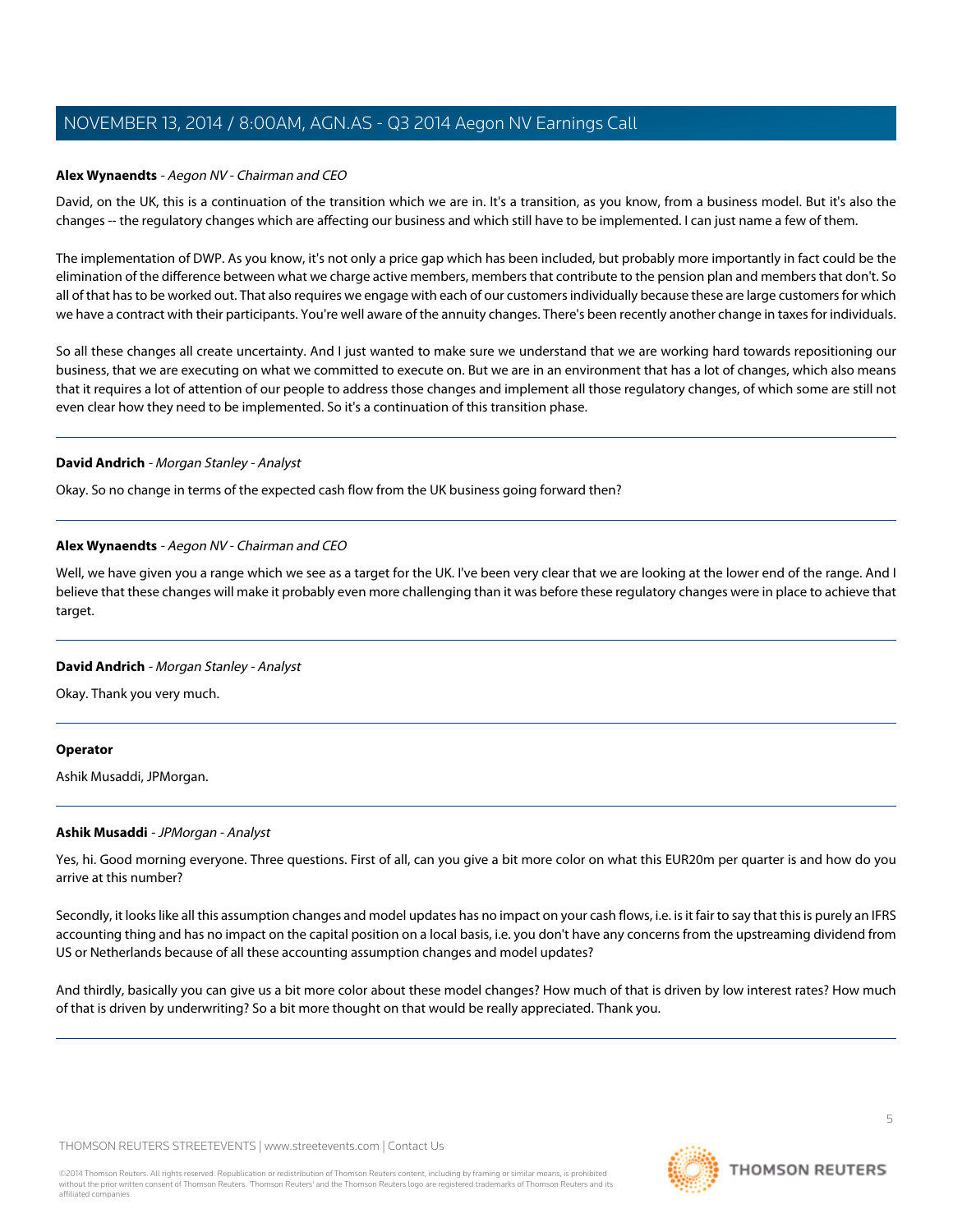#### **Darryl Button** - Aegon NV - CFO

Hi Ashik. It's Darryl. I'm going to try and hit those questions, all three of them. On the EUR20m per quarter, how is that arrived at, basically when you're strengthening the assumptions, it's really strengthening the assumptions that goes to both the reserves and the DAC in combination. Effectively in this particular case it was strengthening reserves. What it does is it changes the trajectory of the reserve build over time. So there's a one-time catch-up on the reserves and that's what you've seen through the P&L period going forward.

There's also additional premium that has to now be set aside to increase the reserves further so the trajectory of the reserve build is increased. And that's what drives the EUR20m a quarter going into the future.

It's actually -- it is not an IFRS-only. There will also be a regulatory cash flow impact out of the US as well. I expect that to be in the neighborhood of maybe even slightly larger than this EUR20m on regulatory earnings in the US. So that will impact their operational free cash flow going forward.

The third question, I must admit I didn't -

#### **Alex Wynaendts** - Aegon NV - Chairman and CEO

Some color on the model changes.

#### **Darryl Button** - Aegon NV - CFO

The model, yes, the model changes themselves. Yes, so you can see that there were a collection of different model changes, and you can see that on the (technical difficulty).

Generally it falls in the category of using -- really upgrading and making our models more sophisticated on the life side, increasing the model points that we now model for a lot of the life assumption changes was getting better premium persistency assumptions down to lower cohorts, which means basically getting more granular data points down into the models, which would have been difficult in the past due to technology restrictions. But as we continue to upgrade technology and were able to basically get that finer granularity down into the model point.

Same thing goes on the variable annuity side as well, an update to the withdrawal assumptions enabled to take that down into a finer cohort of individuals and data points. Those are really the nature of the changes. The one on the fair value side related to getting a better projection of our future hedging costs down into the model. So they all fall in that generic camp of more sophisticated, newer technology model enhancement.

#### **Ashik Musaddi** - JPMorgan - Analyst

That's really very clear. But just one follow-up on that, the EUR300m of the total impact you flagged in third quarter itself, how much of that is actually going to cash, i.e. how much of that will weaken your cash position?

And just a follow-up from that simple question again is how should we think about the trajectory of cash flows because if I remember correctly you mentioned that from US you should get roughly, give or take, 900m dividend to holding company from Netherlands. I think it's around 300m. So what changes today from the -- on these two numbers specifically?

#### **Darryl Button** - Aegon NV - CFO

Yes. Ashik, there's actually very limited impact to the capital position in the US from this change today. I caveat that slightly in that at the end of the year we'll do our annual cash flow testing work at the end of the year and there may be some impact on that. But for the most part, there's really no cash or regulatory impact from these IFRS changes today.

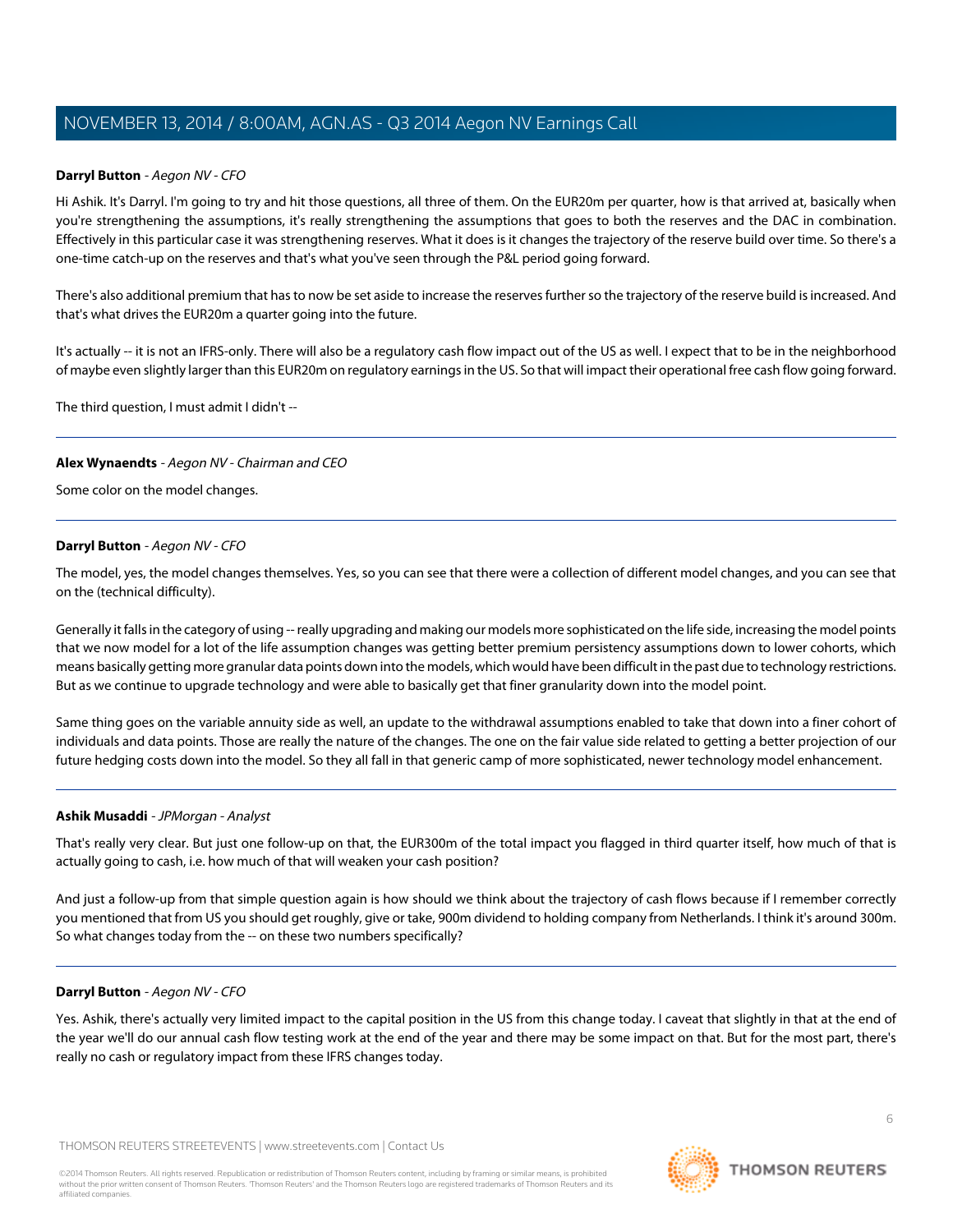However, the lower mortality and the adverse part of the assumptions will obviously bear through regulatory earnings as that experience emerges into the future, which is why the regulatory earnings impact will be slightly higher than the IFRS earnings impact going forward.

#### **Ashik Musaddi** - JPMorgan - Analyst

Yes. Okay. That's very clear. Thanks a lot.

#### **Operator**

<span id="page-6-0"></span>William Elderkin, Goldman Sachs.

#### **William Elderkin** - Goldman Sachs - Analyst

Hi. Good morning everybody. I've just got two questions left, one following up from the previous one. Effectively if we're looking at US underlying capital generation, we should be lowering that, by my expectations, by around \$100m a year, if I understood the answer to the previous question correctly.

And then secondly, just on long-term care, a number of your competitors had a few problems there. I was just wondering if you could give us an update as to your position and whether there's anything there we need to be worrying about from your side.

#### **Darryl Button** - Aegon NV - CFO

Yes, William. This is Darryl. I'm going to take those questions. Yes, your math is right on the US adjustment to the operating free cash flow. That's a pretty good estimate.

Long-term care, we had a small -- so as part of our assumption changes there was a small hit. It was about EUR16m, so that's a pretty small number in the grand scheme of things in terms of updating the assumptions. I will say as part of the actual quarter performance, we did flag that it was not a strong quarter from a mortality and morbidity perspective, and that was around EUR60m total. About half of that was the morbidity experience, EUR30m. That was related to long-term care. And we have seen some higher claims this quarter and we strengthened the, effectively we have strengthened the IBNR reserve, which is setting aside what we think we need to set aside for future claims.

So that is impacting the Q3 results by the EUR30m plus the additional EUR16m on the assumption change this quarter. Otherwise we're comfortable with our reserves and I don't foresee anything different than that.

I think we can take the next question, operator.

#### <span id="page-6-1"></span>**Operator**

Albert Ploegh, ING Bank.

#### **Albert Ploegh** - ING - Analyst

Yes. Good morning. Thanks for taking my questions. The first one is on the Dutch mortgage impact, the change in basically in the fair value accounting thereof. What are the implications for that also on the cash flows going forward? It seems actually it probably will move up a little as a result. And will it also impact maybe your strategy to invest in Dutch mortgages going forward and whether there's potentially any impact or any difference in the impact between Solvency I and Solvency II rules on that?

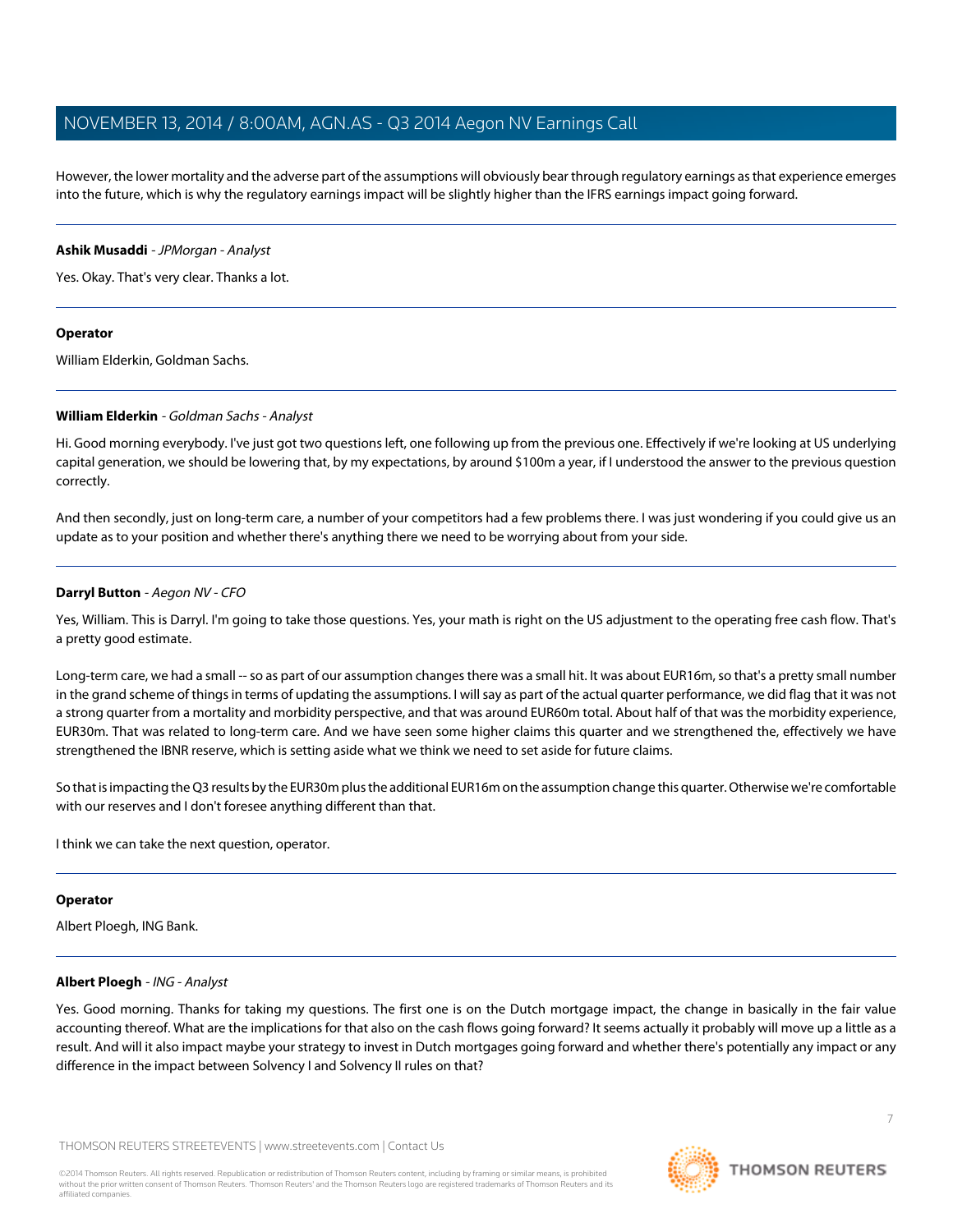Then the second question is on the business review of the lower performance -- performing assets, and in specific France. Is there anything to mention on the progress on that specific file?

(Technical difficulty) pointing towards [the real]. Is there anything you can say on that? Thank you.

#### **Darryl Button** - Aegon NV - CFO

Albert, I must admit the phone cut out after your second question. Could you repeat your third question?

#### **Albert Ploegh** - ING - Analyst

Sorry. The third question is on interest in the Dutch consultation to participate. Your local competitor made clear statements last week, so any color from your end would be welcomed as well.

#### **Darryl Button** - Aegon NV - CFO

Okay. I'll jump in with the first one. On the Dutch mortgages, yes, so we have updated our valuation. You're correct actually. It will have a higher cash flow going forward, so it's really a point-in-time valuation change. We really feel very strongly about the ultimate performance of this asset class and the underlying asset cash flows. So any valuation change that we make today will come back into capital and cash flows into the future, so you're correct on that.

In terms of impacting our investment strategy into Dutch mortgages, we actually have gotten to the point where we are really, from a concentration risk perspective, filling up on our capacity on our own balance sheet for Dutch mortgages. So starting this quarter in fact we've started diverting more of our Dutch mortgage production into our fund -- our fee business, so the asset management fund that we've opened up to sell third party. So that's where I predict more of our Dutch mortgage production to go into the future. Obviously that's a little more lower-margin for us going forward, but it comes back to the concentration that we have to manage on our own balance sheet.

#### **Alex Wynaendts** - Aegon NV - Chairman and CEO

Yes. Darryl, I'll take the two other questions. In terms of the business reviews, I was obviously -- we were very pleased to announce the sale of Transamerica and Canada. As you have probably guessed, this has been quite a long process, a process where we have really looked at all the different options and tried to ensure that we would get the best possible outcome for shareholders.

And the same applies to France. Again here we are reviewing options. We've committed to give you clarity by the end of the year. We're looking at the various options we have, all of it with the same objective of optimizing the returns for our shareholders. And, as you can imagine, if you're in a hurry, that's usually not the best way of optimizing returns. So we will do what is right here.

Your last question was about the consolidation. I will repeat what I've said all along. Aegon is focused on organic growth. In the Netherlands we have a very strong position, and we've made that very clear. We've not participated in the process around [real] and we are not intending to do anything different there.

When you look at our organic growth in the Netherlands, you can see we're well positioned. We're particularly well positioned in the pension business, where we're able to secure the largest ever deal. It was not only won on the fact that we have a good proposition, but also because here we were able to provide the participants of the plan the kind of products and services they were looking for. And that has made a difference. So that is really at the heart of our strategy, growing organically, and that applies to our businesses across the world.

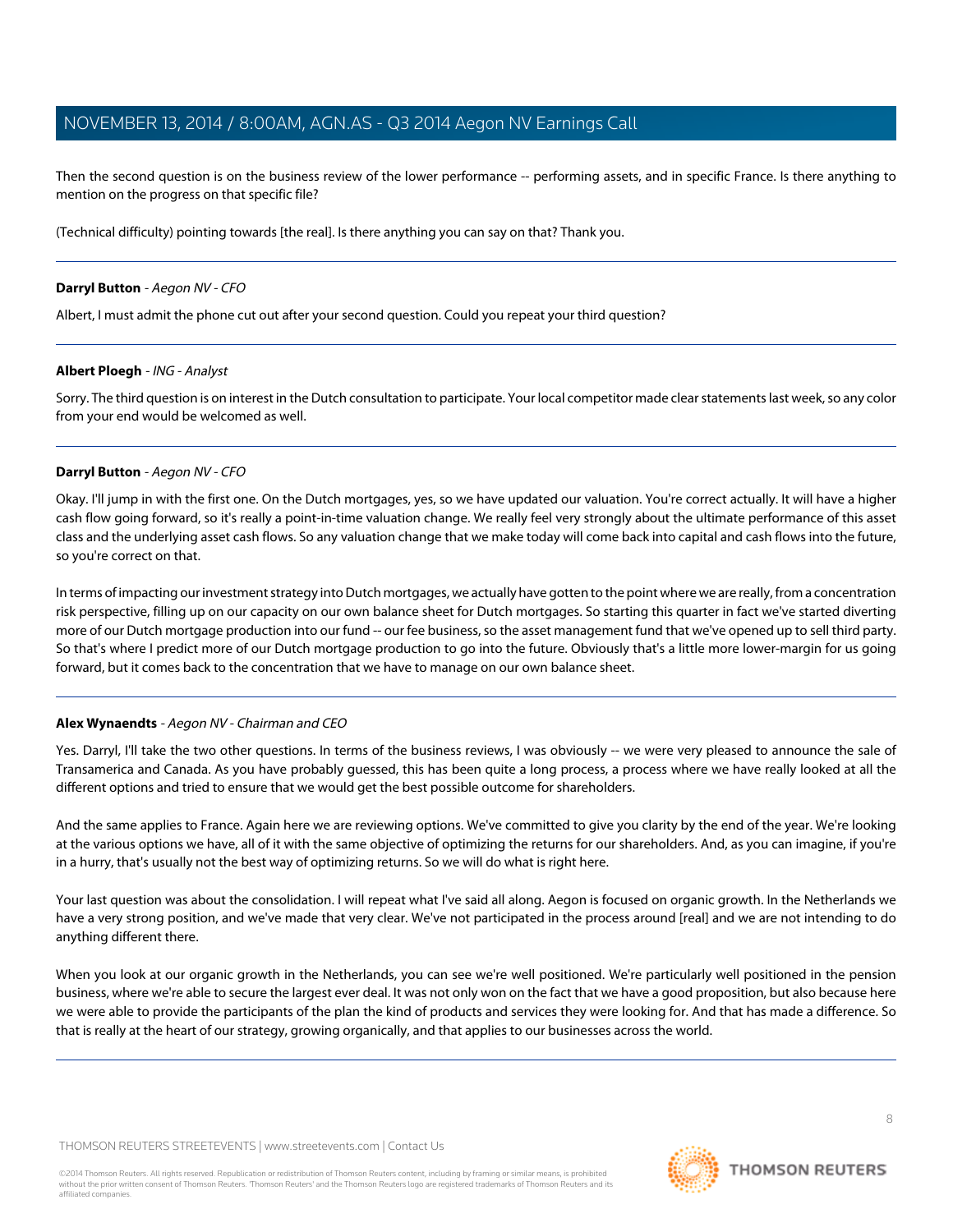#### **Albert Ploegh** - ING - Analyst

Thank you very much for your answers.

#### **Operator**

<span id="page-8-0"></span>Nick Holmes, Societe Generale.

#### **Nick Holmes** - Societe Generale - Analyst

Hi there. Thank you very much. Two more questions on the mortality review, please. The first one is can you give us more color on the level of confidence that you have on your new assumptions? And I'm thinking things like how do you compare with the industry? And how much scope have you built into the assumptions for further deterioration in mortality?

And then secondly, you mentioned options to mitigate the EUR20m recurring impact. I wondered what those might be and, in particular, I wondered is longevity something which might be a natural hedge to what you've got on the mortality? Thank you.

#### **Darryl Button** - Aegon NV - CFO

Hi Nick. It's Darryl. Yes, so on the mortality assumptions, I think now we compare very well and very conservatively, I think, on the older age mortality issue. This is something I've mentioned in the past. The industry data has been sparse but is now starting to emerge. I've seen enough benchmarking data to show me that this is not just a Transamerica issue, that this is an industry issue. So I think you're going to hear more on that as we go forward. But I feel very comfortable, now that we've made the change, we've made a significant change and to a point where we're very comfortable with our assumptions.

On your second part related to longevity, the only think I would maybe mention there is that we have been I think very upfront that we have, with our hedging programs here in the Netherlands, the risk that really we are left with what dominates the balance sheet becomes longevity risk. And so we are very actively looking to pursue longevity-hedged transactions and move those into the capital markets, and we've executed on a couple of those deals already. And we continue to work on that and you'll see more from us on that front.

#### **Nick Holmes** - Societe Generale - Analyst

Great. Thank you very much. I just wanted to come back to the options to mitigate the EUR20m. I think, Alex, you mentioned that. I just wondered what you were thinking of.

#### **Alex Wynaendts** - Aegon NV - Chairman and CEO

Yes, Nick obviously we always look at our business, ways of optimizing. And what we are saying here is we are going to have to look again as to where are the options to further improve efficiency. I'm looking at our big back book in terms of expenses, margins. So it's not something specific that I can share with you at this point in time. This is at the end of the year. It's a process around the budget. And you can -- I just want to make sure you understand that both Darryl and I are going to make sure that we do everything here to mitigate as much as possible the impact.

#### **Nick Holmes** - Societe Generale - Analyst

So, sorry to labor this point, but just, very finally, does that mean there might be scope to offload some of this business, that kind of thing that you're looking at?

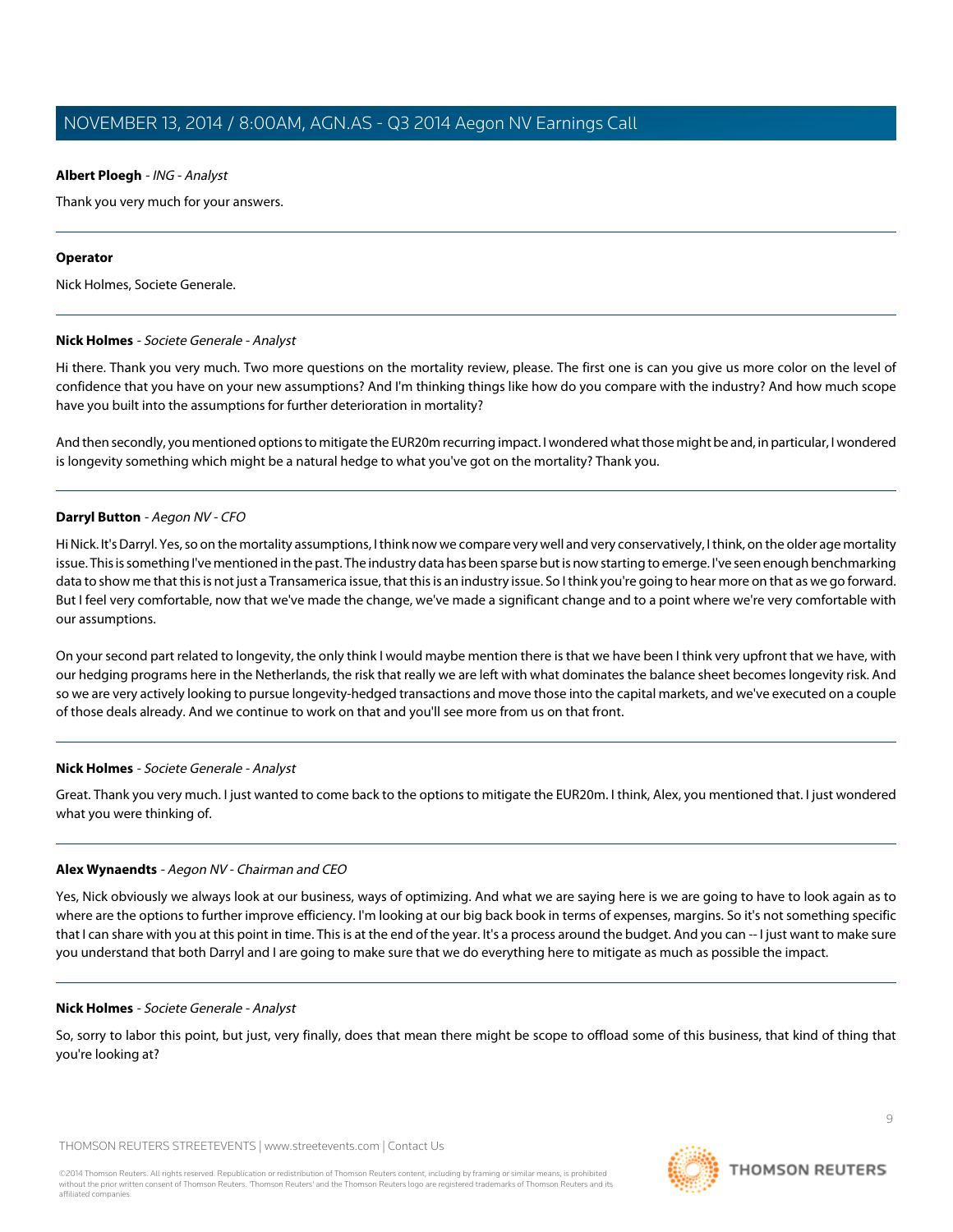#### **Alex Wynaendts** - Aegon NV - Chairman and CEO

Again, Nick, at this point in time I can say we will be looking at all options to optimize our position here and clearly -- and I have said that I'm disappointed by the outcome. I'm disappointed by the one-time hit but obviously, equally disappointed by the fact that it has an impact going forward. So we'll be looking at all ways of optimizing our position here.

#### **Nick Holmes** - Societe Generale - Analyst

Okay. Thank you very much indeed.

#### **Operator**

<span id="page-9-0"></span>Farooq Hanif, Citi.

#### **Farooq Hanif** - Citigroup - Analyst

Hi everybody. I hope you can hear me. Thanks a lot. I want to just go over some topics again, if you don't mind. Firstly, on the RMBS assumption change, I would have thought that the reserve, with the additional valuation hit that you've taken for that, could come back quite quickly into capital, given the duration of the book. So could you give us an idea quantitatively of how much of the, I think the EUR500m or so, is going to come back into cash every year as a result of that? That's question one.

Question two is on the upstream. I know it's early to comment on Q4 and next year, but it seems to me that you've got a very good surplus generation in the US and obviously a hit to IGD in the Netherlands. So I'm just wondering whether this is going to really change your policy on payout or level of upstream from these two businesses. Could it have an impact?

And lastly, you talked about there being no capital impact from the assumption changes, but theoretically-speaking, if we had a Solvency II number, which I know we don't have, but if we had one, would there be any impact on Solvency II from any of the changes you've made? Thank you.

#### **Darryl Button** - Aegon NV - CFO

Hi Farooq. It's Darryl. Let me try and address those questions. On the first one, on your first one, yes, just basically divide by seven gives you a rough feel for how much that cash flow will come back in. So that gets you to about EUR70m a year going forward on a EUR500m adjustment. So I think that's a reasonable number there.

In terms of upstreaming, yes, so we've talked about the US and obviously the excess capital position in the US remains very robust. And the US, we are in the fortunate position that the US cash flow is not impacted in any way by new regulatory standards, i.e. a la Solvency II. So I expect the US cash flow will, as we've suggested through the year, will come in the second half of the year -- sorry, in the fourth quarter.

And the Netherlands, I think it's very much a fourth-quarter decision. And we're having conversations obviously and will be having conversations with the Regulator in the fourth quarter. Obviously the Solvency I IGD ratios are very strong, but we continue to prepare ourselves and implement -- and get ready for implementation on Solvency II. So that's very much going to be a fourth-quarter discussion and conversation in the Netherlands.

On the third question -

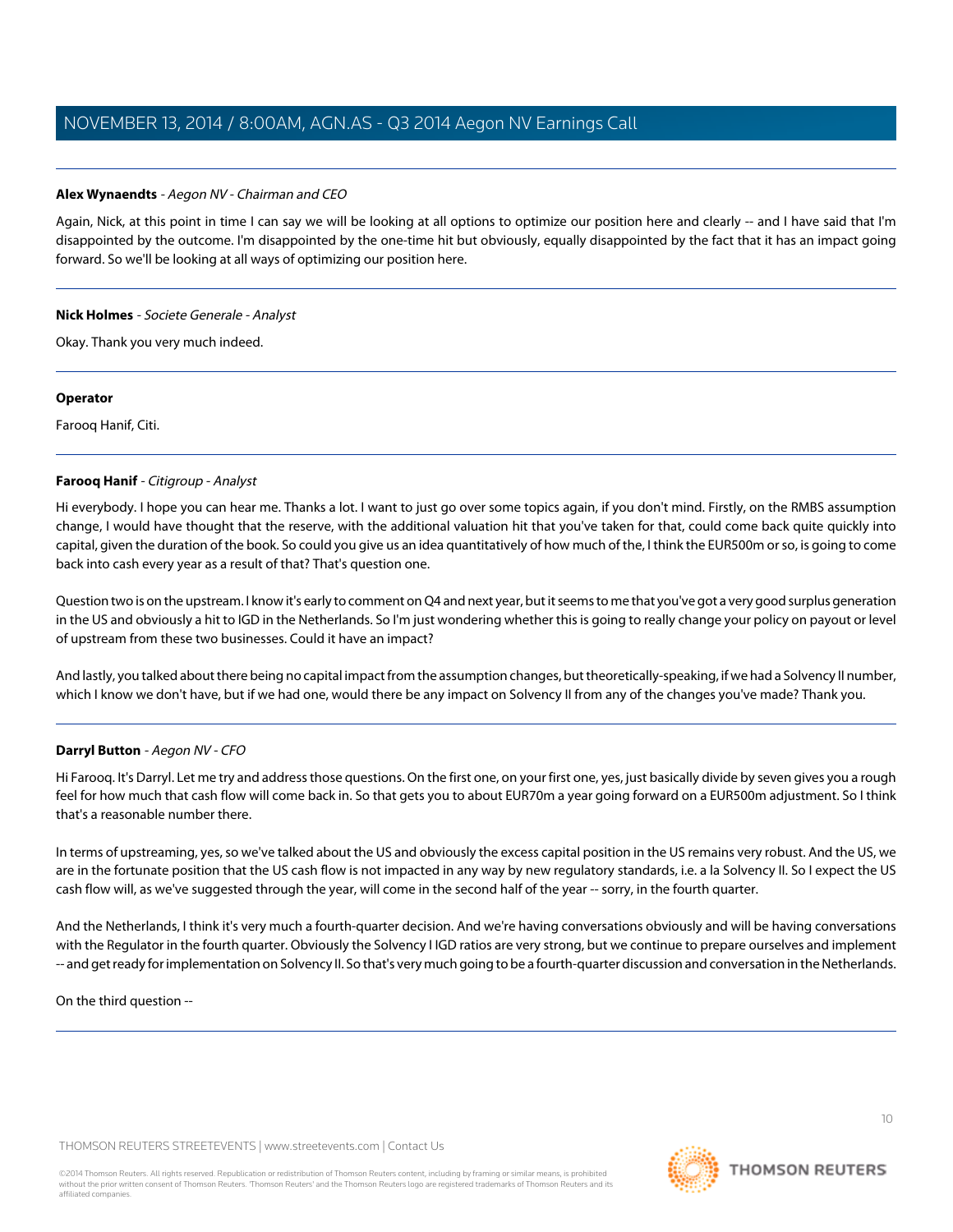#### **Farooq Hanif** - Citigroup - Analyst

It was the Solvency II impact of the assumption changes, yes.

#### **Darryl Button** - Aegon NV - CFO

Yes, it's a very hypothetical question I guess, but I think it's fair to say if you look at the upfront impact that we've had on the assumption changes this quarter and you combine it with the quarterly impact that we've talked about going forward, I think that gets maybe a little bit of a feel of what might be on more of an upfront basis within a Solvency II context. That's probably about the best I can do. We're obviously not running Solvency II numbers on our US business.

#### **Farooq Hanif** - Citigroup - Analyst

Yes, of course, yes. So it basically has no impact, does it? Of course. I wasn't thinking.

#### **Darryl Button** - Aegon NV - CFO

No, it has no mechanical impact.

#### **Farooq Hanif** - Citigroup - Analyst

Mechanical impact, yes.

#### **Darryl Button** - Aegon NV - CFO

Again, our working assumptions for Solvency II on our US business remains that we will get equivalency and use deduction and aggregation.

#### **Farooq Hanif** - Citigroup - Analyst

And just one, just to go back very quickly. So on the US business you very carefully didn't use any adjective when you were describing the fourth quarter's cash flow. You just said it was going to come. But you weren't saying if it was going to be better or worse because of the higher surplus.

#### **Darryl Button** - Aegon NV - CFO

Yes, just because we've been running above our capital targets in the US and we have -- obviously the difference in the US is we have much better clarity on the regulatory framework. And so I think the excess capital we have in the US combined with the clarity that we have on the US statutory and regulatory framework, gives us a lot more sightlines and visibility on the US upstreaming. We continue to prepare ourselves for Solvency II here in Holland.

#### **Farooq Hanif** - Citigroup - Analyst

Okay. Thanks very much.

#### **Operator**

Gordon Aitken, RBC.

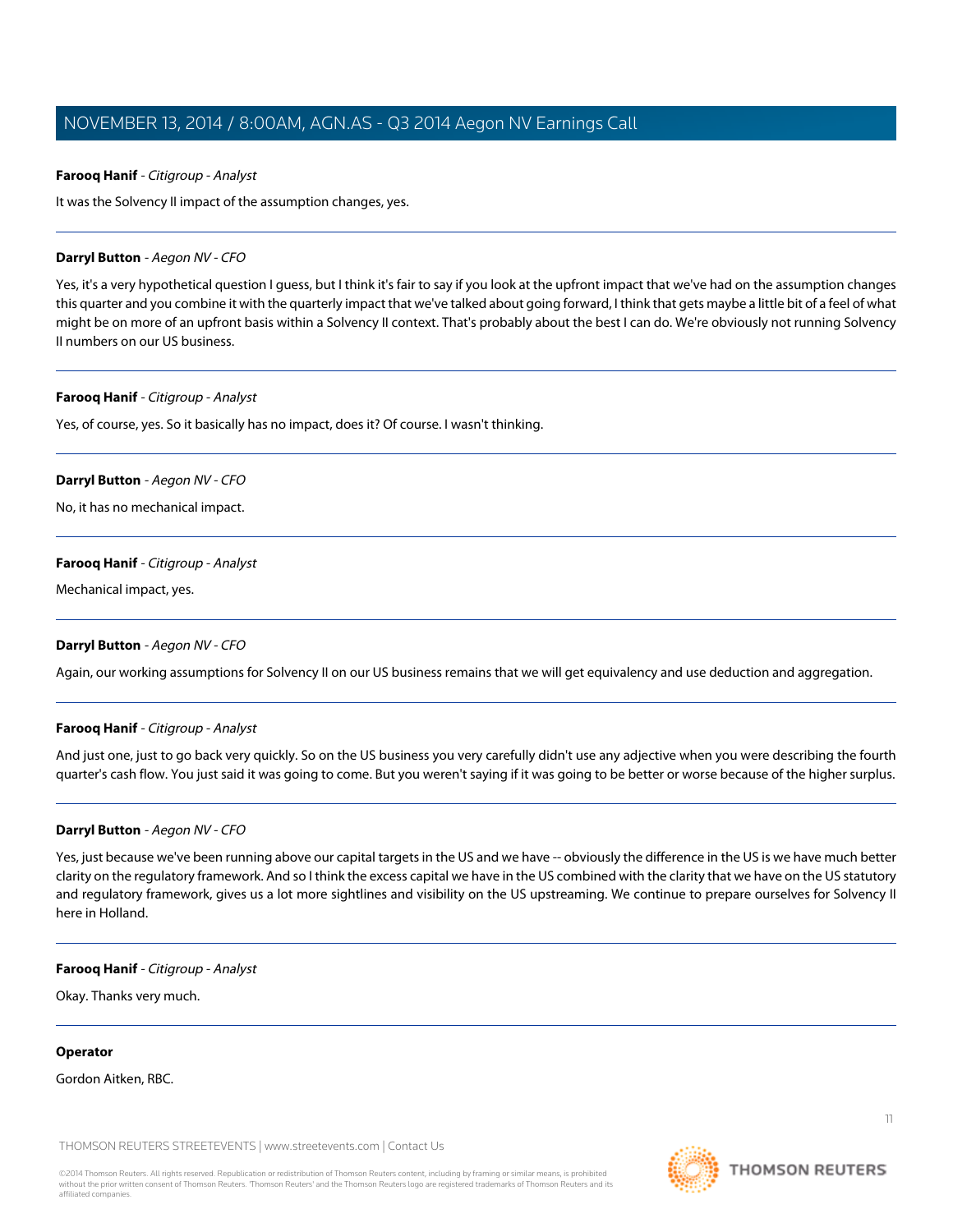#### <span id="page-11-0"></span>**Gordon Aitken** - RBC - Analyst

Yes, morning. Just on, back on to this US mortality assumption change, understand it's 85 to 95 year-old male smokers are not living as long as you expected. I know you flagged this in Q2, but it is a surprising development given that the general increases in life expectancy, especially we've seen those at older ages. So firstly, why do you think you are seeing this in the US and not, say, in your UK business or your Dutch business?

Second, to what extent is this a new development over the last 12 months or for several years have you seen more people dying versus your expectations?

And finally, in Q2 you mentioned that you were seeing lower than expected reinsurance recoveries on this. Why aren't the reinsurers paying out?

#### **Darryl Button** - Aegon NV - CFO

Yes, so generally what I would say on the US mortality, there is a general trend to increasing longevity. That's still there. But what we've had to adjust back is that that increase in longevity is not as much as what we had predicted it would be.

You have to go back into, if I go back a little bit into why the data is just really starting to emerge, you really get back into older-age state planning, second-to-die spouse products and things like that. These are the products that really extend out into these older ages. And they were popular in the 80s and 90s, are when those products started being sold to people in their 50s and 60s. So that's the cohort of people that are now in the 85 to 95 area that are coming online now that's giving us the data points that we're seeing.

So we've had to pull back our assumption. And, again, I will repeat what I said before, I've seen pricing benchmark data from the US that suggests this is not ours alone. But we see a trend and it's important. We still sell these products and we are still very much committed to this part of the market. So it's important that we acknowledge and address the trends when we see them so we can get our pricing assumptions updated and make sure that we don't grow into this problem into the future. So that's I think the importance for us to deal with this now.

I think you're going to see a good, continued emerging experience as the data comes online. There was a recent, going back a year or so, an old-age mortality study performed in the industry that really did start to correlate with our own data, which is giving us the confidence to make this assumption change. I'm not sure I can add a whole lot more. I really don't want to comment on competitors or other experience, or how you've been hearing that from others. I don't think that's my place to do here.

#### **Gordon Aitken** - RBC - Analyst

Reinsurance?

#### **Darryl Button** - Aegon NV - CFO

Yes, so reinsurance, they are in a position -- they do have -- they are in a position to see more cumulated data than any one of the individual companies. I think actually the experience there has been mixed, and that's a question you're going to have to ask them in terms of what they've seen in this part of the market in terms of this data trend.

#### **Gordon Aitken** - RBC - Analyst

Just at Q2 you seemed to imply that they weren't -- the reinsurance recoveries were down.

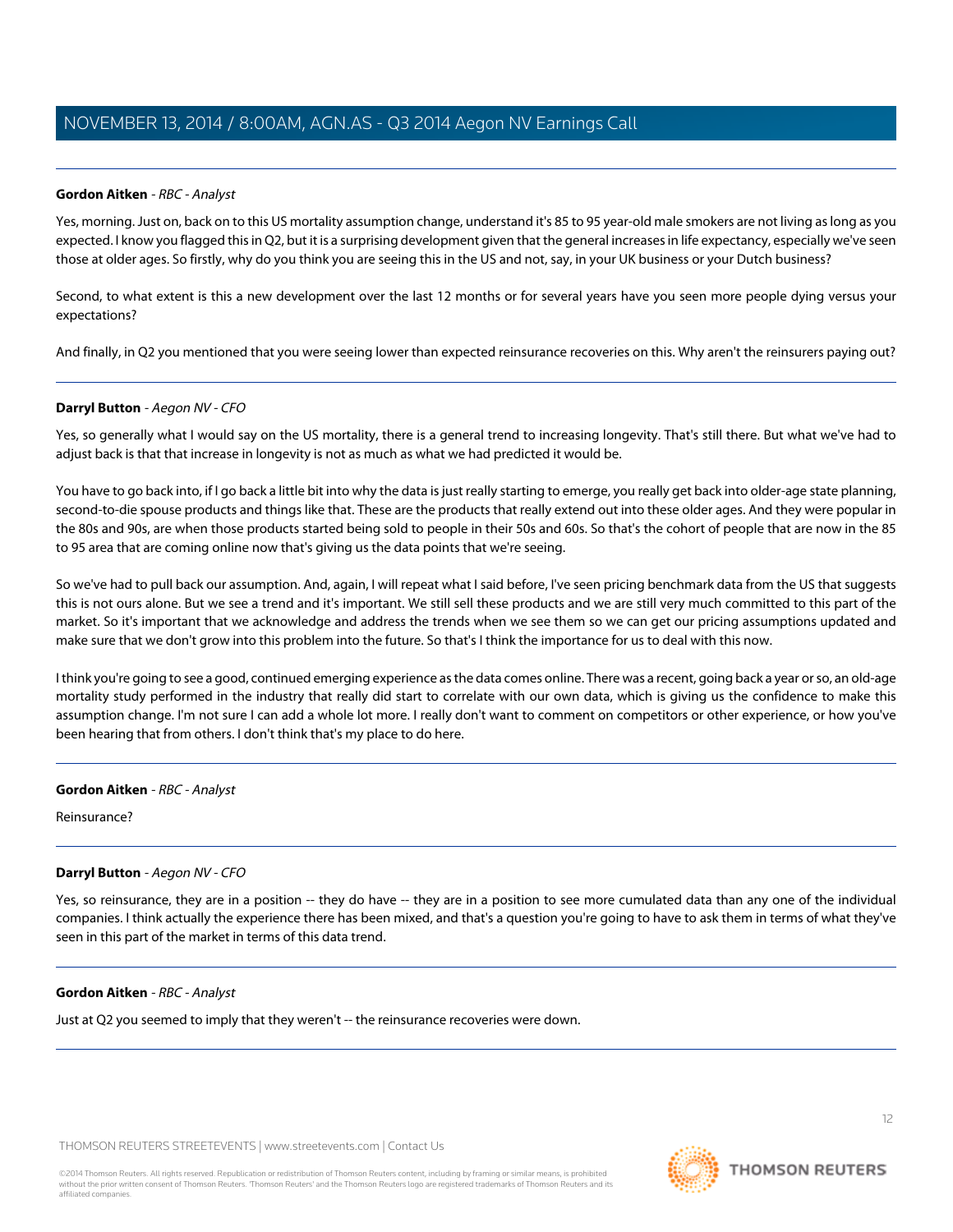#### **Darryl Button** - Aegon NV - CFO

Sorry. Sorry, yes, you had asked specifically. Yes, well, that's part of, to be honest with you, that's actually part of our assumption updates as well in terms of so the largest number that I've been talking about is the older-age mortality adjustment. We also had an impact for adjusting our own reinsurance recovery assumptions in the model and that's also impacting the life and protection numbers in the US this quarter.

#### **Gordon Aitken** - RBC - Analyst

Thank you.

#### **Darryl Button** - Aegon NV - CFO

So basically we've strengthened those, yes.

#### **Operator**

<span id="page-12-0"></span>Francois Boissin, Exane BNP Paribas.

#### **Francois Boissin** - Exane BNP Paribas - Analyst

Yes, good morning everybody. I have two questions remaining, please. The first one, on Dutch mortgages, can you give a bit more detail on what drove the depreciation in value? And does this have an impact on your nominal value of mortgages or does this lead to a lower market value of mortgages only? That's my first question.

The second question is on the market value ?- sorry, market-consistent value of new business, you had quite a decline in Q3, mainly in the US and in the Netherlands. I wondered whether you could provide a bit more details on why that was and how you saw the outlook for that. Thank you.

#### **Darryl Button** - Aegon NV - CFO

Sure, I'll take the first one. It's Darryl. On the Dutch mortgages, what drove the change, it was a change in our discounting methodology to come up with the fair value of the mortgages as we report under IFRS 13. It's a level 3 valuation, which means we can't go into the market and get an actual fair value on mortgages from transactions directly so we are obliged to come with a fair-value calculation.

We basically have gone back into the market and we have adjusted our methodology to incorporate more market-observable information. We've taken a look at some of the RMBS transactions that have done over the last year as well as updated our methodology to include more of the junior tranches on these securitizations in the calculation. Effectively what that means is that we increased the discount rate, which lowered the fair value of the mortgages. And that's, the fair value of those mortgages are included in IGD calculations and will be included in the Solvency II calculations as well.

So it's strictly a market-value adjustment and it does not impact the nominal value. It also does not impact the IFRS earnings, only the fair values, which do not come through the IFRS P&L statement.

#### **Alex Wynaendts** - Aegon NV - Chairman and CEO

In terms of your question of the value of new business, what we are seeing in this quarter is very strong sales. We see sales up 38% compared to last quarter. Sales are up in our key markets and that has had a clearly positive impact on MCVNB. However, the positive impact was more than offset by two items.

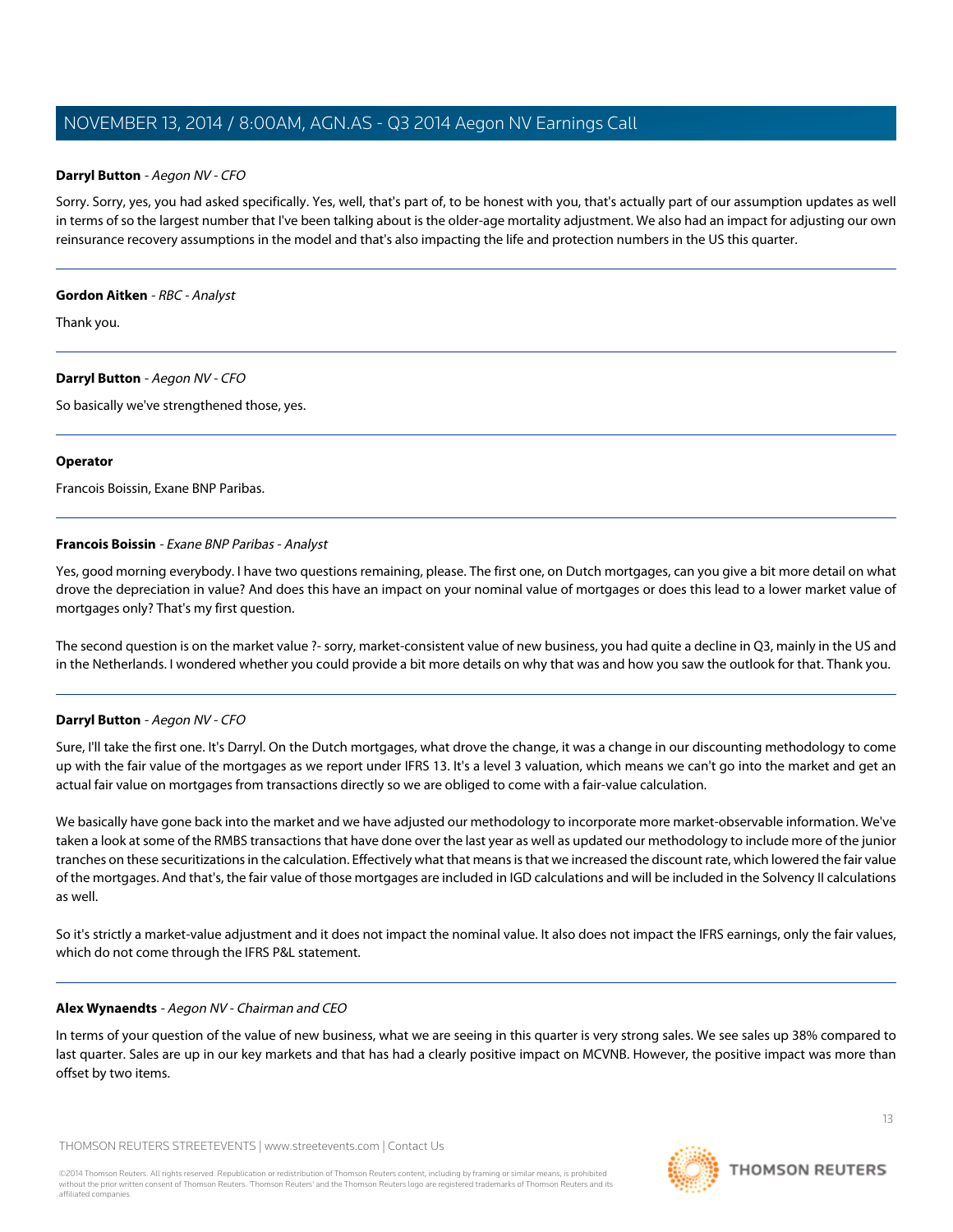First of all, we've had lower interest rates, which means that the value of new business with lower interest rate is lower. And what we see also is, Darryl mentioned it earlier, we are generating a significant amount of mortgages now for our third-party asset management business. There's a lot of demand for it. And that part of the mortgage obviously does not come into the market-consistent value of new business because it does not come through our general accounts. And that explains why you have, despite very strong sales and you would have expected high MCVNB, slightly lower MCVNB this quarter compared to last year.

#### **Francois Boissin** - Exane BNP Paribas - Analyst

Okay. That's quite clear. In terms of outlook, should I understand that basically now your ability to write new mortgages for your own accounts has been limited? So should we expect lower margins or, let's say, should we not expect margins to recovery in the Netherlands going forward on the back of that?

#### **Alex Wynaendts** - Aegon NV - Chairman and CEO

Well, these mortgages have been put on the books so these margins are there. These margins will be there for the maturity of the mortgages. And what we are doing right now effectively is using our franchise in the market, with now 13% market share mortgages based on very strong origination capability, to leverage that on behalf of third-party business.

This is attractive business. It needs no capital. It's business where we get a fee. Fees are attractive, between 40 and 50 basis points. And they stay -- they are very sticky because once you buy a mortgage, an institutional investor buys a mortgage, it will stay -- it will have to hold on that mortgage until the customer, the one that bought -- that issued the mortgage, will redeem it or repay it.

#### **Francois Boissin** - Exane BNP Paribas - Analyst

Yes, I understand this, but this is more a fee business than third party, but how should I think of your general account business in the Netherlands?

#### **Alex Wynaendts** - Aegon NV - Chairman and CEO

As I was saying, these mortgages that are on the book, they will hold on these margins. The margins will stay there.

#### **Francois Boissin** - Exane BNP Paribas - Analyst

Right. Thank you very much.

#### **Alex Wynaendts** - Aegon NV - Chairman and CEO

Thank you.

#### **Operator**

Jan Willem Knoll, ABN.

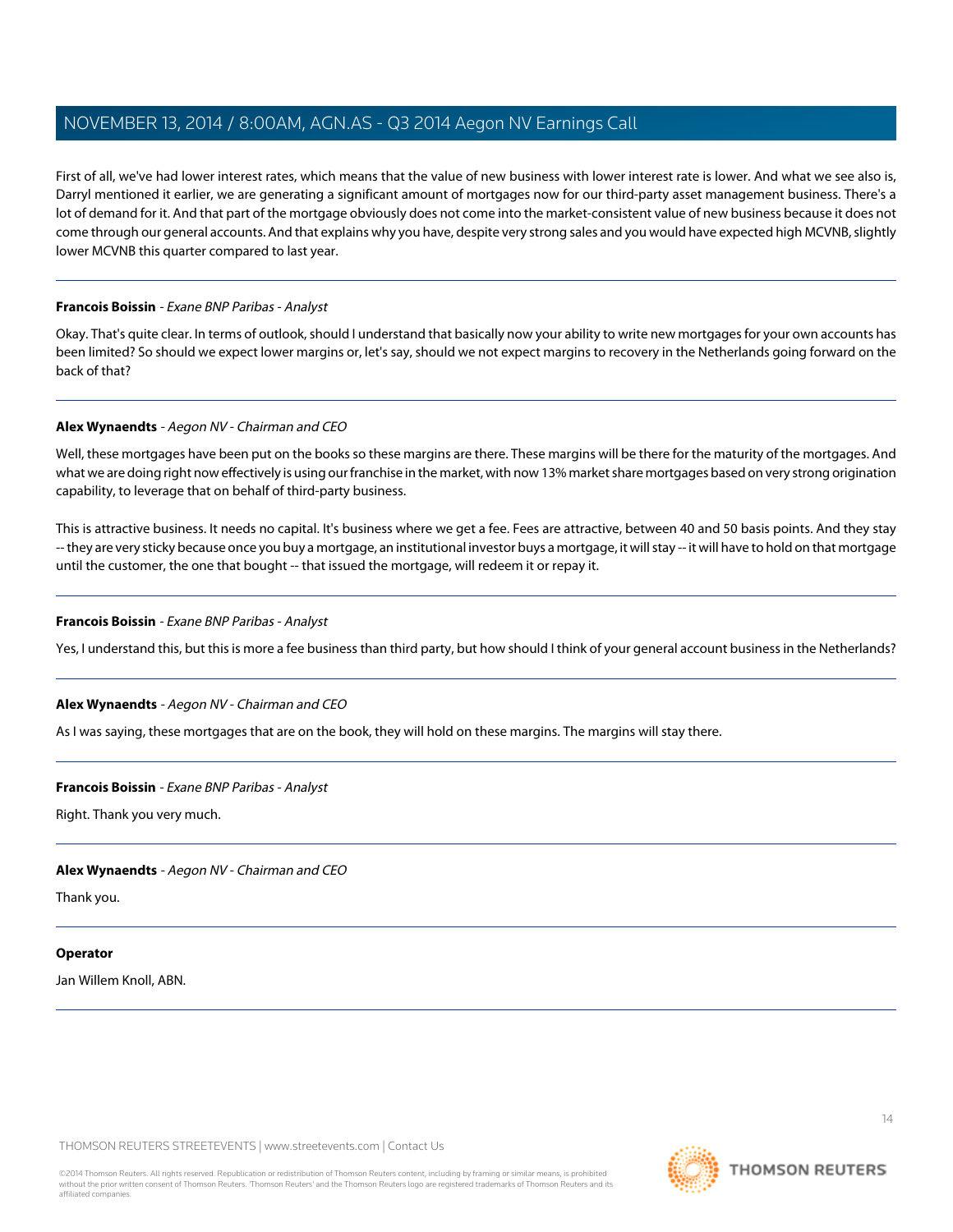#### <span id="page-14-0"></span>**Jan Willem Knoll** - ABN AMRO - Analyst

Yes, good morning gentlemen. Thanks for taking my questions. Back on the model assumption review, you mentioned you reviewed 60 high-priority models. What percentage of your reserves has been covered by this review and what is the euro amount of reserves that will be covered by the ongoing review going forward?

And then on Dutch non-life, you mention a negative impact of a number of large claims in general insurance. Maybe you can give a bit more color on the size and nature of these claims.

And then lastly, on the Dutch pension buyout market, maybe you can comment a bit on the pipeline you are seeing there, any impact, let's say, of the low-interest-rate environment on the appetite of the pension funds to move to a structural solution.

And also the fact that your Dutch IGD ratio has been declining in the quarter quite significantly, would have any impact on the short-term or the short-to-medium-term on your appetite to grow in the Dutch pension buyout market. Thanks.

#### **Darryl Button** - Aegon NV - CFO

Yes, I'll try and cover the first one. I can't give you an exact reserve coverage number, but what I can tell you is, as I mentioned before, we really intensified our efforts over the last, really over the last year in terms of a comprehensive model review and update across the organization. We've focused our efforts and segmented them into the high-priority models, which were a function basically of the bigger reserve coverage and the bigger numbers. And we've really gotten through all of those high-priority models. And I mentioned earlier on the call that we've strengthened our governance program in terms of ongoing model validations and governance and control reviews.

That now carries on going forward obviously on these high-priority models, but also extending to all of the lower models. So while I can't give you an actual reserve number, what I can tell you is that we've covered all of the material and larger-ticket models with this update.

#### **Alex Wynaendts** - Aegon NV - Chairman and CEO

In terms of general insurance in the Netherlands, as you know, there are two parts. One is I would call it property and casualty. That's where we've seen a number of exceptional large claims. They relate to a number of fires which we've had. You don't need many actually to move the number from a profit to a loss here in this quarter. However, what we see is a further improvement in our disability segment and this is the result of actions we've been taking in the last year to improve the quality of our portfolio, improve underwriting, but also to increase prices. So we are here on a good trend but have had a couple of exceptional items.

Your question on the Dutch pension market, just to put it in perspective, the large buyout of the miners' pension had an impact of EUR70m on our new-business strain in the Netherlands and that obviously is exceptionally high and it was the largest ever contract. In general what we've seen in the past quarters new-business strain has been closer to the level of EUR15m to EUR20m and that is what we expect also to be going forward.

This business is lumpy, so you'll have big contracts then you might have a couple of quarters of much lower ones. We are still very interested in this market. We believe we are well-positioned. We want to make sure that any deal we do is a deal that also meets our requirements in terms of pricing.

This deal, the mineworkers deal, the pensions for the mineworkers, clearly is within our pricing discipline. What's important is that it fits very much in our strategy because we're not only looking at the pension plan in itself, but we are looking at the participants. And I've talked about that more often. These are customers, the participants in the pension plan. They need more products, more services. You know governments are retiring here in the Netherlands, as they do in many other parts of the world. The responsibility shift goes to the individual and this is at the heart of our strategy. But we will do that only if we are able to achieve our pricing requirements.

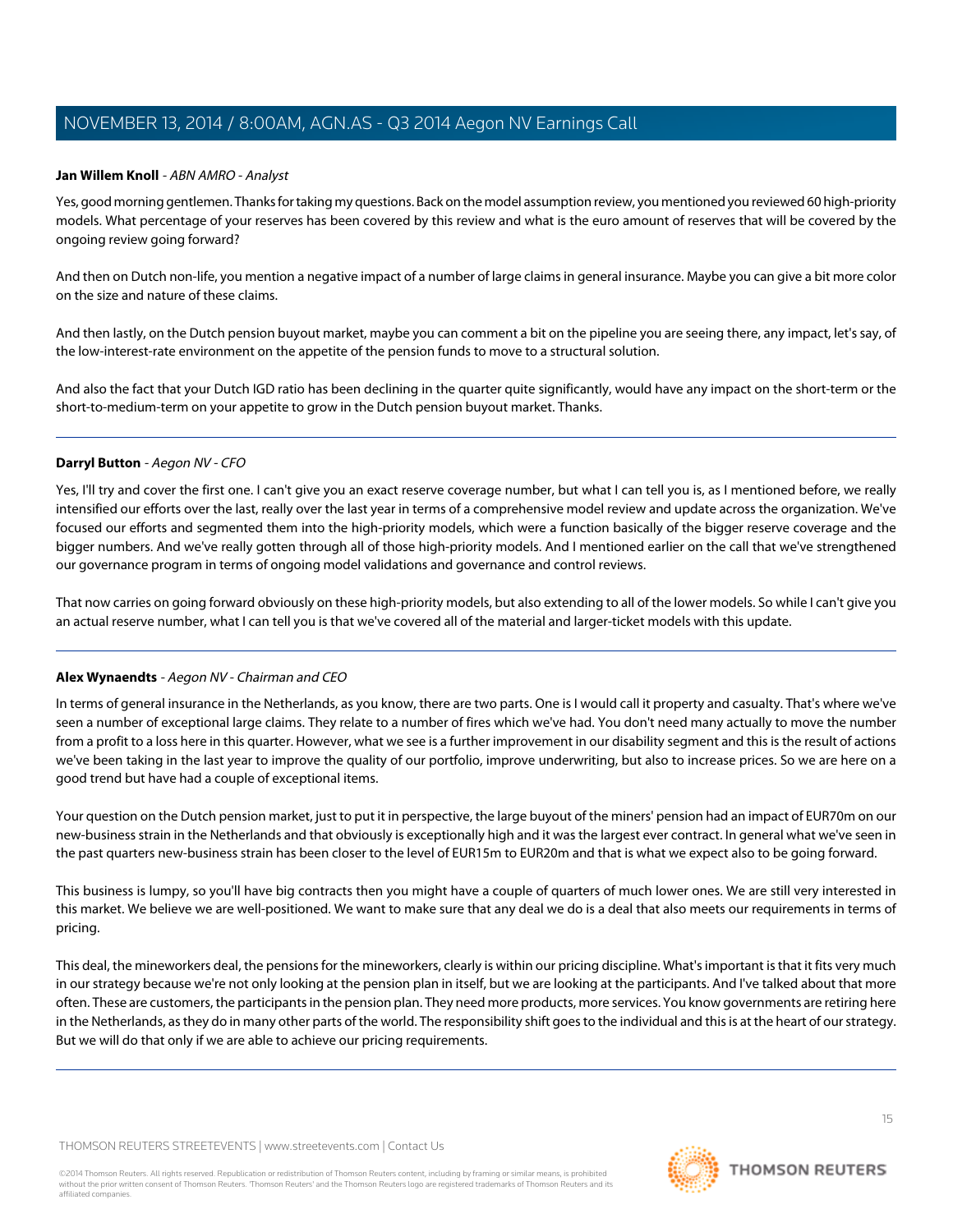**Jan Willem Knoll** - ABN AMRO - Analyst

Thank you.

#### **Willem van den Berg** - Aegon NV - Head of IR

Okay. Thanks.

#### **Operator**

<span id="page-15-0"></span>Steven Haywood, HSBC.

#### **Steven Haywood** - HSBC - Analyst

Hi. Good morning. Thank you for taking the questions. I just wanted to clarify something. The model update for hedging costs on your GMWB VA book in the fair-value items, this EUR46m, what exactly does this relate to on this -- on the change in the model update for the hedging cost? I thought Aegon had implemented its dynamic hedging structure here fairly recently.

And second question, I see there's an adjustment for lower yields of about minus EUR8m in the Americas line. Can you just clarify whether this is in addition to the EUR10m per quarter dollar charge that you disclosed or is it -- is this related to that?

#### **Darryl Button** - Aegon NV - CFO

Yes, hi Steven. It's Darryl. On the -- I'll take both those. On the first question, specifically what we've done -- you are right, we've made no change to our dynamic hedge program on the GMWB; that's fully intact.

What this involves is projecting that program into the future and where that's important is actually on the DAC calculation. So it is a fair-value product and a fair-value hedge program, but we have to project those hedge costs forward into the end of the life of the product and then adjust our DAC models. So this change that we made was actually a more-enhanced way of projecting those future (inaudible) and hedge program through the life of the product and that had a one-time impact on DAC and that's what you see in the -- on the fair-value line.

On the drop in yields, it actually is just a one-time adjustment as we reflected and updated the curve that we use at the Q3. So it's, I would say, it's unrelated to the standing guidance, if you will. This is very much a one-time impact and I wouldn't expect this to recur next quarter. The standing guidance on the impact in rates is just the ongoing investment yield drag that comes from persisting in the low interest rate environment.

#### **Steven Haywood** - HSBC - Analyst

Thank you. Can I just follow up on the last one? The standing guidance, that's not changed either?

#### **Darryl Button** - Aegon NV - CFO

No, it has not.

#### **Steven Haywood** - HSBC - Analyst

Okay. Thank you.

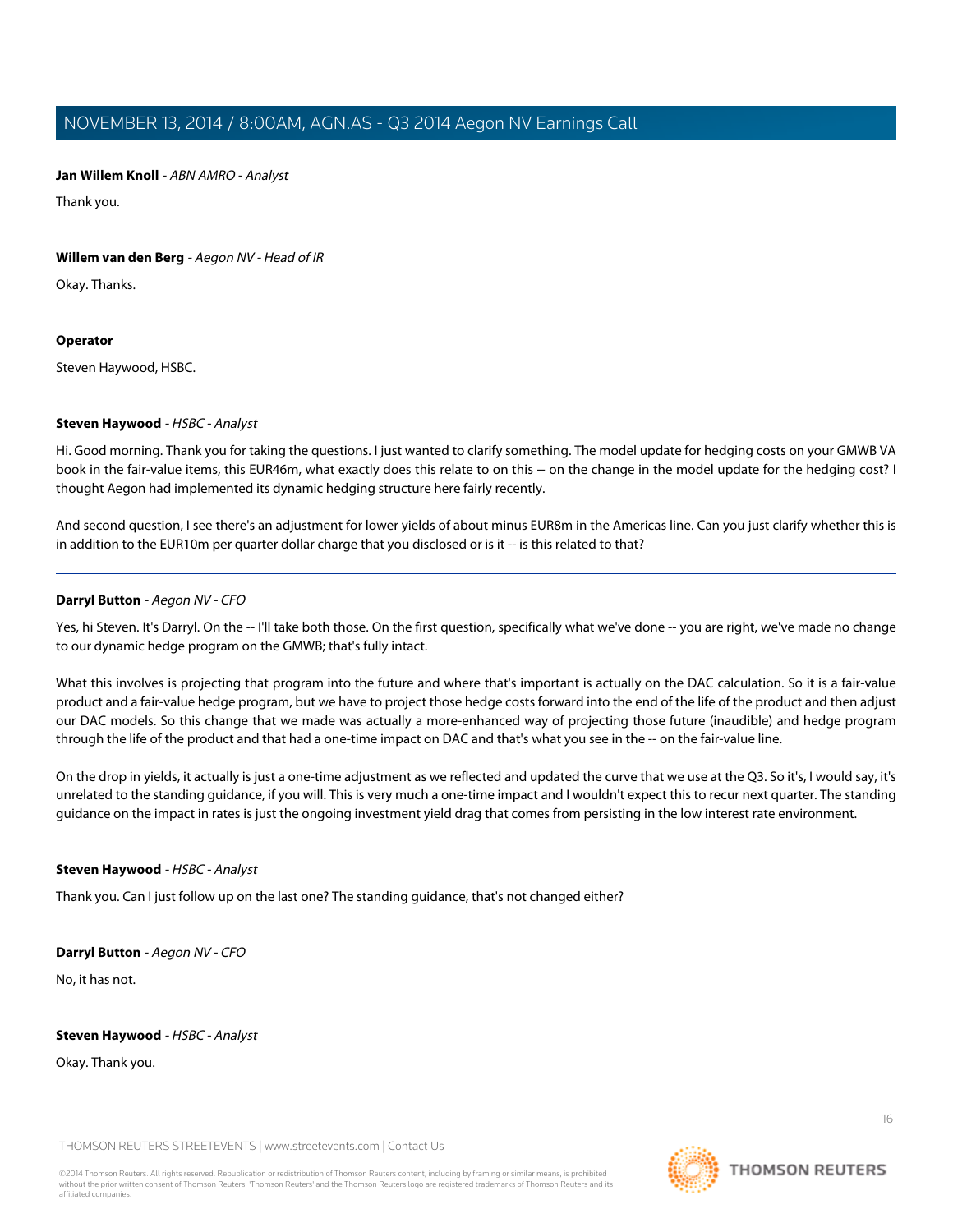#### **Operator**

(Operator Instructions). Archie van Riemsdijk, Dow Jones.

#### <span id="page-16-0"></span>**Archie van Riemsdijk** - Dow Jones - Media

Yes, good morning. Thanks for taking my question. It may be a reiteration of an earlier question, but could you maybe once more give some color on the change in valuation of the Dutch mortgages?

And to what extent can this be described as accepting that the losses on the mortgages are higher than the model previously expected?

#### **Darryl Button** - Aegon NV - CFO

Yes Archie. It's Darryl. First, let me deal with the last part of your question first. It actually has nothing to do with the expected higher losses on the mortgage. I want to be perfectly clear on that. We still feel as good today as we did yesterday on the quality of the Dutch mortgage cash flows so that has nothing to with that.

It really is about a level 3 valuation under IFRS, which means we have to do a fair valuation. It requires expert judgment to do that and there's some subjectivity in that because we cannot point directly into the market and find the fair value of the Dutch mortgage, which means we have to come up with a discount rate to discount the cash flows. And there we've used more recent market-observable information to adjust our calculation.

And that leads to a valuation change day one. Obviously whatever -- because we still feel about, strongly about the cash-flow development on the future, whatever we strengthen day one will come back to us over the next coming seven or so years as the mortgages mature.

#### **Archie van Riemsdijk** - Dow Jones - Media

Okay. Thank you. And as an additional question could you give the number of how much capital -- well, it has increased, the capital requirement for these mortgages, by EUR0.5b, but what was the previous requirement and how much has it increased?

#### **Darryl Button** - Aegon NV - CFO

Well, that goes into our actual overall IGD ratio. So what you have to understand is that the fair value of the mortgage book is inside of the IGD calculation. So we've reduced the fair value of the mortgages by EUR500m. And that's EUR500m on a EUR26b, EUR27b mortgage base so to put that into some context, if you will.

#### **Archie van Riemsdijk** - Dow Jones - Media

Okay. So you have no number for the total capital requirements of this mortgage book?

#### **Darryl Button** - Aegon NV - CFO

I think that's something you can follow up with our Investor Relations or Robin actually would probably be your best contact on that.

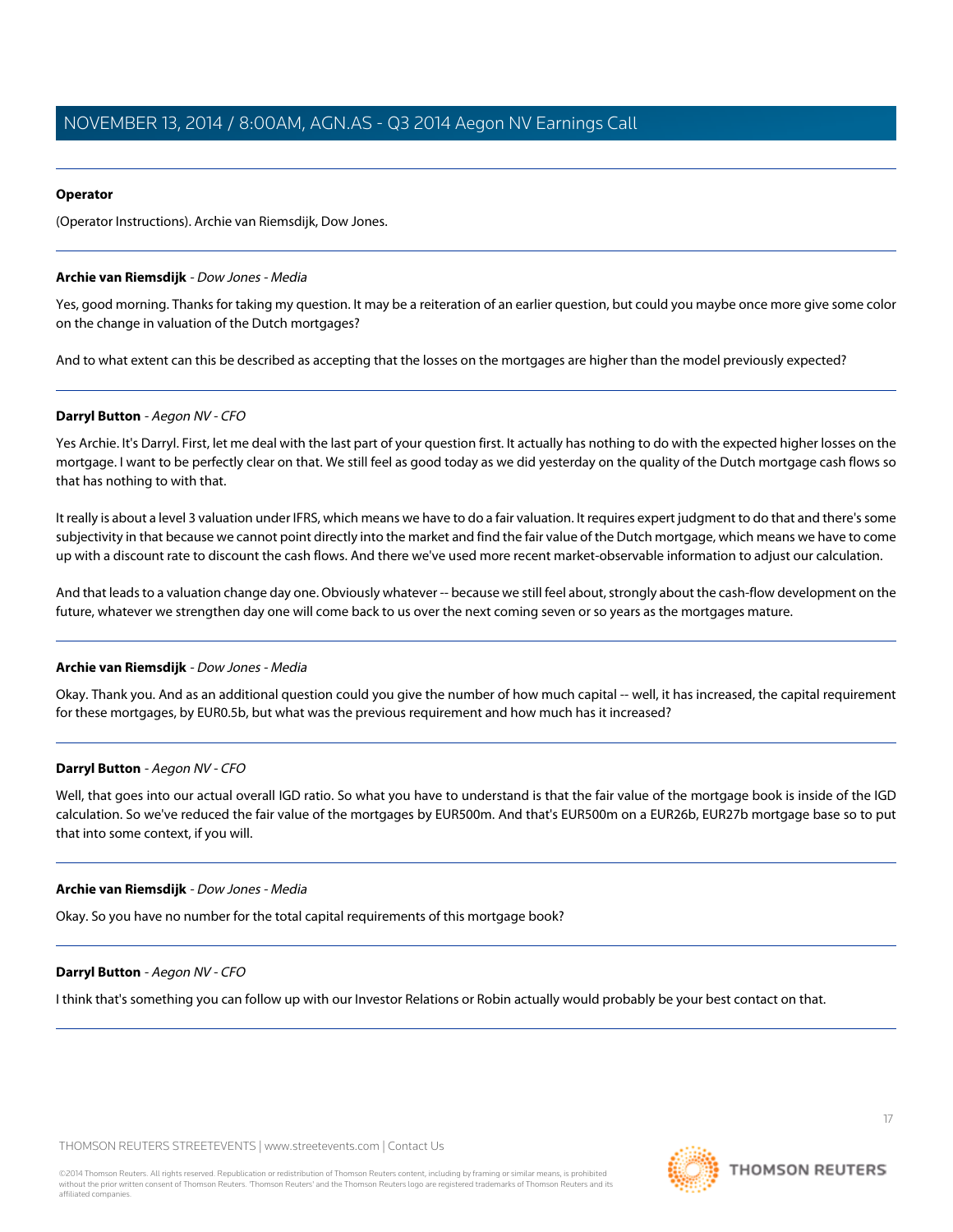#### **Archie van Riemsdijk** - Dow Jones - Media

Okay. Great. Thank you.

#### **Darryl Button** - Aegon NV - CFO

Okay.

#### **Operator**

<span id="page-17-0"></span>Maud van Gaal, Bloomberg.

#### **Maud van Gaal** - Bloomberg - Media

Yes, hi. I'm also looking for one further clarification and sorry if it's already been discussed, but it's regarding the assumption review. In slide 3 is says that a review of the lower-impact models will continue throughout 2015. Will that then lead to further adjustments to quarterly earnings? Will that have another impact?

#### **Darryl Button** - Aegon NV - CFO

Maud. It's Darryl. I can't promise that it won't, but I don't expect it to, is probably the best thing that I can say. And we've taken into this quarter everything that we can see or would expect. The other thing I would mention is that we've really dealt with the more material ones up through this quarter. So it's part of our ongoing -- and I really tried to describe that we really have strengthened the governance in terms of our ongoing model review going forward and this will be part of that. So I'm not expecting -- I think if there was something it would have at this point an equal chance of being positive and negative.

#### **Maud van Gaal** - Bloomberg - Media

Thank you.

#### **Darryl Button** - Aegon NV - CFO

Yes.

#### **Operator**

As there are no further questions in the queue, I would like to turn the call back to our hosts for any additional or closing remarks.

#### **Willem van den Berg** - Aegon NV - Head of IR

Yes, I just would like to thank you for participating in this call and thank you for your continued interest in Aegon, and have a good day. Bye-bye.

## **Operator**

Thank you. That will conclude today's conference call. Thank you for your participation ladies and gentlemen. You may now disconnect.